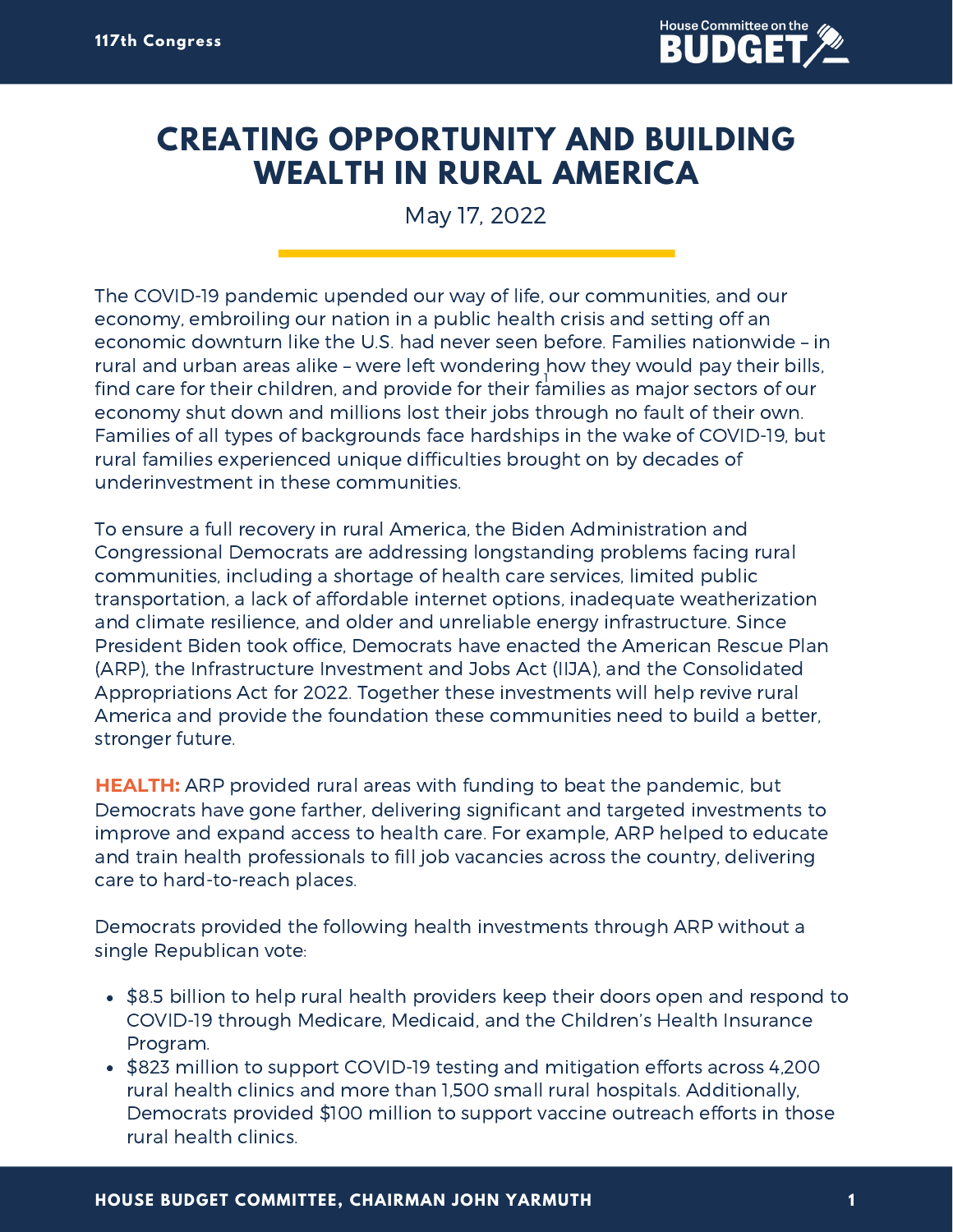- \$350 million for the Emergency Rural Health Care Grant Program, which increased access to COVID-19 vaccines and testing, medical supplies, telehealth, and food assistance. This funding can also be used to support construction or renovation of rural health care facilities. Another \$125 million in grants will improve the long-term survival of rural health care providers.
- \$52 million to create rural health networks, pairing together minority-serving institutions, community colleges, technical colleges, rural hospitals, rural health clinics, community health centers, nursing homes and substance abuse providers in order to increase the number of health care workers in highdemand professions.
- \$1 billion for health workforce loan repayment and scholarships. This program has already helped more than 22,700 primary care clinicians work in underserved communities, including rural and tribal communities.

**HOUSING:** Like other Americans, many rural workers made difficult choices to stay home from their jobs to care for themselves and their loved ones during the height of the pandemic. And in some cases, employment decisions were made for them when the economic shock of the pandemic forced employers to reduce their working hours or eliminated their jobs entirely. ARP ensured families could stay in their homes during the pandemic by providing \$100 million in emergency rental assistance for USDA's rural housing program participants, helping 26,000 tenants.

The 2022 appropriations act provided nearly \$1.3 billion in direct single family housing loans; \$30 billion in loan guarantees; and \$1.5 billion in rental assistance for low-income families and the elderly in rural communities.

**EDUCATION:** The types of jobs available in rural America vary and often require a good education. In fact, education, health care and social assistance jobs – which require some post-high school education – constitute the largest industries in rural America. ARP provided competitive grants for rural colleges and universities that serve a high percentage of low-income students and were experiencing enrollment declines during the pandemic. This \$198 million investment covered COVID-19 mitigation efforts, but also supported students' ability to meet basic needs (meal vouchers, childcare subsidies, and mental health services); facilitated enrollment; and expanded workforce programs that lead to in-demand jobs.

**INFRASTRUCTURE:** Congressional Democrats and President Biden quickly responded to immediate, short-term infrastructure challenges during the pandemic, including COVID mitigation funds for facilities and relief for rural users. We also made long-term investments that are vital to strengthening the economic foundation of rural communities.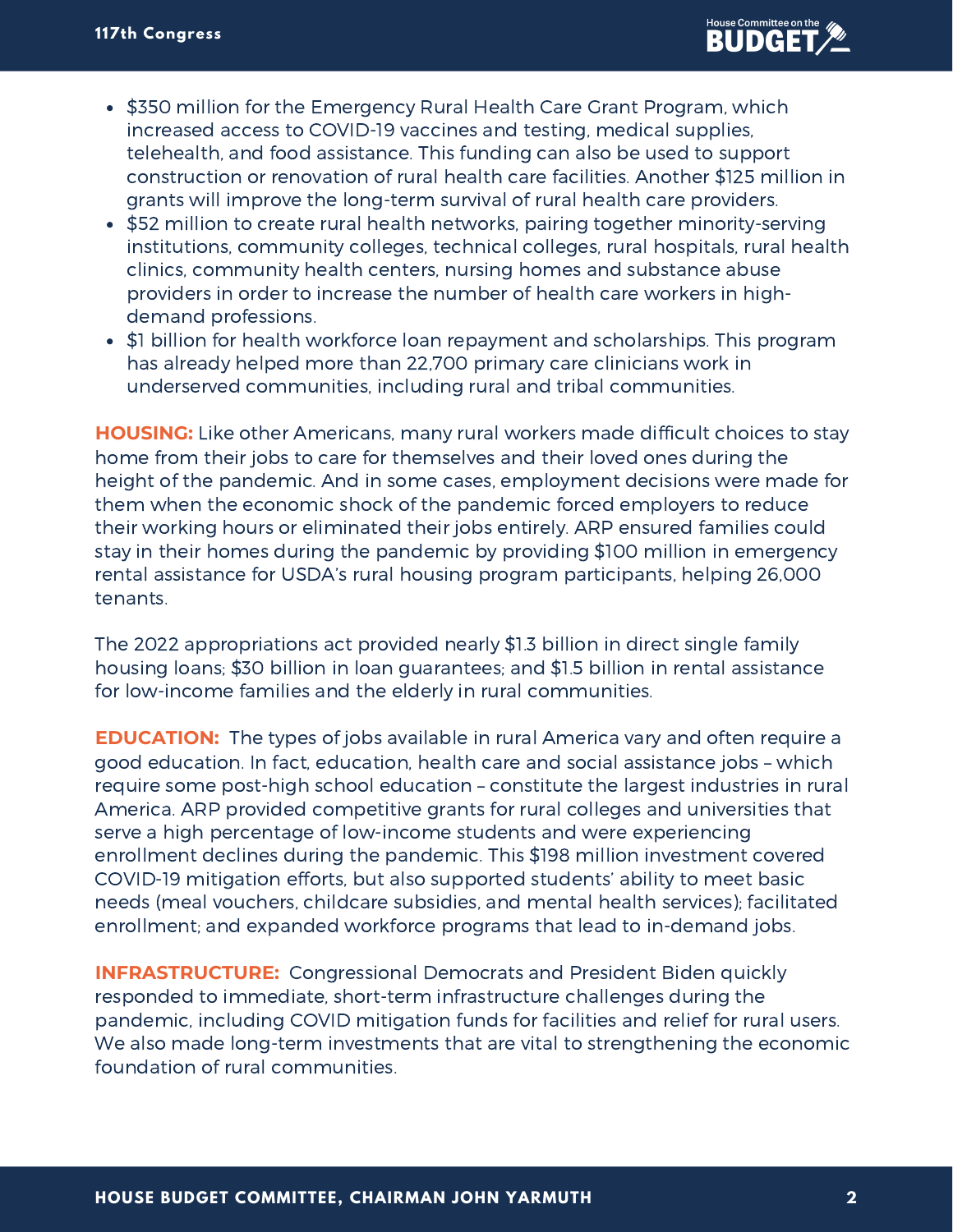The bipartisan Infrastructure Investment and Jobs Act represents a once-in-ageneration investment in our nation's infrastructure and competitiveness. It will rebuild America's roads, bridges and rails, expand access to clean drinking water, ensure every American has access to high-speed internet, help tackle the climate crisis, advance environmental justice, and invest in communities that have too often been left behind. The following items highlight IIJA investments benefiting rural America:

- \$4.6 billion to support 1,300 rural transit systems through the Rural Area Formula Grants at the Department of Transportation. This builds upon the \$282 million in ARP funding that helped rural transit systems maintain and restore service during the pandemic.
- \$27.7 billion to improve grid resilience and reliability. This is the single largest investment in energy transmission in American history, with much going to rural areas. This investment will reduce the impact of climate change on the electric grid and lower energy costs for Americans. The IIJA also invested more than \$22 billion in demonstration projects and research hubs for next generation technologies like advanced nuclear reactors, carbon capture for industrial plants, and green hydrogen.
- \$55 billion to improve our water and wastewater infrastructure. This will fundamentally increase the quality of life for millions of Americans by eliminating lead pipes, providing critical access to sanitation, ensuring access to affordable clean drinking water, and protecting against droughts.
- \$65 billion to ensure affordable internet access across America. Of that, \$42.5 billion was provided for the Broadband Equity, Access, and Deployment Program for rural areas and \$2 billion was set aside for USDA's ReConnect. Congress further supported ReConnect by providing an additional \$450 million in the 2022 appropriations bill.
- \$21 billion to clean up Superfund and brownfield sites, reclaim abandoned mine land, and cap orphaned oil and gas wells.
- \$2.5 billion for a competitive grant program to support rural electric vehicle charging, improving air quality and increasing access in disadvantaged communities. This is part of the largest ever investment in electric vehicle charging.
- \$250 million for the new Rural and Municipal Utility Advanced Cybersecurity Grant and Technical Assistance Program at the Department of Energy that will give grants to eligible entities to protect against, respond to, and recover from security threats.
- \$1 billion to increase environmental protection from the adverse impacts of energy generation as well as to improve resilience, reliability, safety, and availability of energy in rural or remote areas.
- \$66 billion the largest investment in rail since Amtrak was created 50 years ago – for passenger and freight rail in order to bring world-class rail service to areas outside the northeast and mid-Atlantic.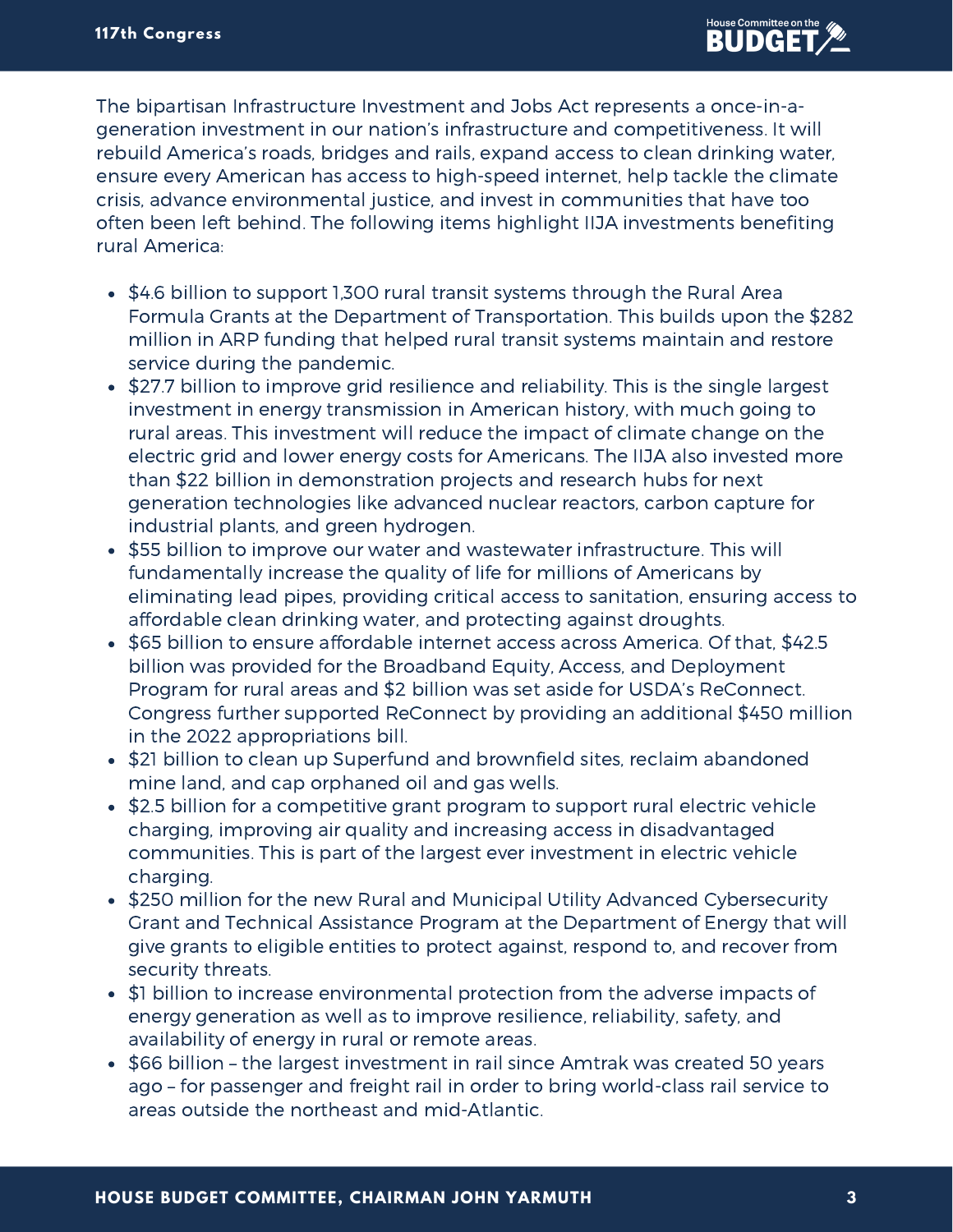

ARP and the 2022 appropriations act complement this historic undertaking with the following additional investments in rural America:

- \$500 million in ARP for the first-ever federal water assistance program, lowering the cost of water and wastewater for rural households.
- \$463 million in 2022 appropriations for electric grid security and the advancement of clean energy technologies, which will secure the nation's energy infrastructure against all hazards.
- \$1.5 billion in 2022 appropriations to ensure clean and reliable drinking water systems and sanitary waste disposal systems across rural America.
- \$30 million in 2022 appropriations to create and fund the Thriving Communities Program for Departments of Transportation and Housing and Urban Development. This program will assist underserved communities in planning and capacity building to address the need for improved transportation systems and to address historical inequities.
- \$195 million in 2022 appropriations for the Appalachian Regional Commission, \$35 million for the Northern Border Regional Commission, \$30 million for the Delta Regional Authority, \$15 million for the Denali Commission, \$5 million for the Southeast Crescent Regional Commission, and almost \$2.5 million for the Southwest Border Regional Commission. These funds support economic and community development, job training, and critical infrastructure in their communities.

## **RELIEF FOR FAMILIES EVERYWHERE**

Beyond these specific policies geared toward rural Americans, Democrats have enacted – and continue to fight for – investments that will help all American families, regardless of where they live. The ARP has helped American in the following ways:

- Providing direct support to working families with \$1,400 per-person checks, bringing total COVID-19 relief payments from the ARP and the 2020 CARES Act to \$2,000;
- Increasing the 2021 Child Tax Credit from \$2,000 per child to \$3,000 per child (\$3,600 for a child under age 6) and made 17-year-olds qualifying children for the year, lifting more than 3 million children out of poverty and cutting the child poverty rate by 30 percent;
- Increasing the value of Supplemental Nutrition Assistance Program (SNAP) benefits by \$28 per person per month, on average, through September 2021;
- Increasing the Earned Income Tax Credit to \$1,500 in 2021, benefitting about 2.7 million rural workers;
- Investing \$39 billion for child care, which is important to rural America since more than half of rural families live in an area of significant child care shortages;
- Providing \$1 billion to 1,600 Head Start grantees, serving nearly every rural county in America;